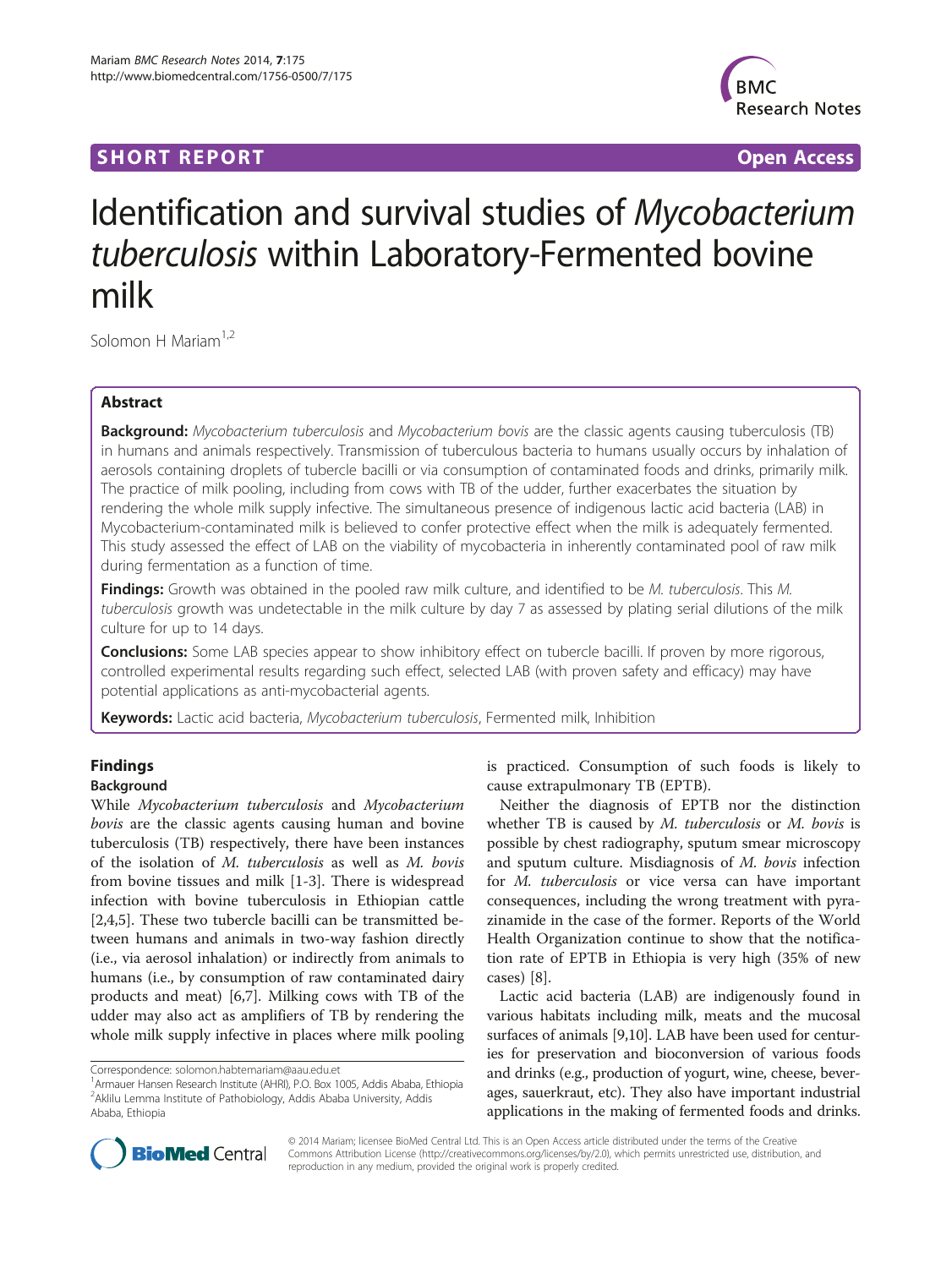Many of the LAB species are nonpathogenic and safe, at least in healthy and immune-competent people, and some have been designated as probiotics. These species have several claimed benefits, one of which is their potential for use as anti-infective agents [\[11-13](#page-3-0)].

Several reports indicate the potential of selected LAB species, among their other beneficial effects, in inhibiting pathogenic bacteria such as Helicobacter pylori [\[14-18](#page-3-0)], Listeria monocytogenes [\[19,20](#page-3-0)], Salmonella enterica [\[21](#page-3-0)] and Clostridium species [[20,22,23\]](#page-3-0) by various mechanisms including inhibition of bacterial adhesion, enhancement of host immunity and production of antimicrobial substances.

In Ethiopian country households, fresh milk is traditionally allowed to ferment at room temperature. Fermented milk can be stored and consumed for up to 20 days. Moreover, raw fresh and fermented milk is consumed widely [\[24](#page-3-0)]. Consumption of raw, contaminated milk is a risk factor for TB [[25,26\]](#page-3-0).

This study aimed both to identify and evaluate the survival of mycobacteria in milk fermented in the laboratory under conditions simulating traditional household milk fermentation. The study involved milk culture in which the fate of inherently-present mycobacteria could be assessed by periodic plating on defined, selective solid medium.

## Materials and Methods

## The study site and milk collection

The site from which the milk sample used in this experiment was obtained is located 30 kms west of the Ethiopian capital, Addis Ababa. It is a State Dairy Farm with herd size of 200 cows. The farm serves as one of the major suppliers of milk to the city, to which milk from all lactating cows is pooled into large containers and sent. A oneliter pooled milk sample was obtained from 30 tuberculin skin-test positive cows from the farm. The milk was collected hygienically into sterile containers and transported to AHRI within a cold chain. The milk was maintained within dark bottle in a cardboard box at room temperature for the duration of the experiment.

## Antibiotics for selective inhibition of LAB

To inhibit the growth of LAB during enumeration of mycobacteria, an antibiotic cocktail was incorporated into Middlebrook 7H10 agar medium as described previously [[27\]](#page-4-0).

## Enumeration of mycobacteria

Enumeration of mycobacteria at time intervals 0, 3, 7 and 14 days was performed as described previously [[27](#page-4-0)].

#### Identification of mycobacteria from pooled milk

Tests used for identification of unknown bacteria from the milk culture included acid-fast staining, catalase test

and PCR. For PCR, a 2X master mix from Qiagen was used. The PCR reactions were multiplex PCR using three sets of primers: Mycgen-F, Mycgen-R, Mycav-R; RD4F, RD4R, RD4intF; and RD10F, RD10R, RD10intR [[28\]](#page-4-0). Mycgen-F and Mycgen-R are specific for the genus Mycobacterium and give a product size of 1030 bp. Mycgen-F together with Mycav-R is specific for Mycobacterium avium with a product size of 180 bp. The cycling conditions were an initial denaturation at 95°C for 15 min followed by 35 cycles of denaturation at 95°C for 1 min, annealing at 61°C for 30 s and extension at 72°C for 2 min with final extension at 72°C for 7 min. With the RD4 multiplex, a product size of 446 bp is expected if it is M. bovis and 335 bp if it is M. tuberculosis. With RD10, a product size of 202 bp is expected if it is M. bovis and 308 bp if it is M. tuberculosis. The cycling conditions for both RD4 and RD10 primers were initial denaturation at 95°C for 15 min followed by 35 cycles of denaturation at 95°C for 1 min, annealing at 55°C for 1 min and extension at 72°C for 1 min with final extension at 72°C for 10 min.

## Results and Discussion

## Bacterial growth from pooled milk culture and pH of fermented milk

From the pooled milk culture, growth was obtained on 7H10 plates. It was later found to be acid-fast-positive. Tests conducted to assess the catalase activity of this bacterial growth yielded catalase-positive results. There were  $4.7 \pm 4.4$  and  $3.9 \pm 3.7$  Log CFU mL<sup>-1</sup> on days zero (start of the milk culture) and 3 respectively. This mycobacterial growth was subject to elimination by indigenous LAB after 7 days.

The pH of milk was measured by saving 50 mL of the milk sample for this purpose. The pH changed from  $\sim$  7.00 on day zero to 4.59 on day 8, with the day zero value being dependent on how fast after milk collection the pH was measured.

## Identification of bacterial growth from pooled milk culture by PCR

The isolate from the milk culture, following molecular characterization by PCR, gave a product size of 1030 bp with the *Mycobacterium* genus-specific primers (Figure [1](#page-2-0)a). The species-level identification with the RD4 deletion primers gave a product size of 335 bp while with the RD10 deletion primers it gave a product size of 308 bp, both typical of M. tuberculosis DNA amplification products (Figure [1b](#page-2-0)), indicating the presence of M. tuberculosis in the pooled milk sample. The PCR results with the genus-specific and deletion primers also confirmed that the milk isolate was neither Mycobacterium avium nor Mycobacterium africanum.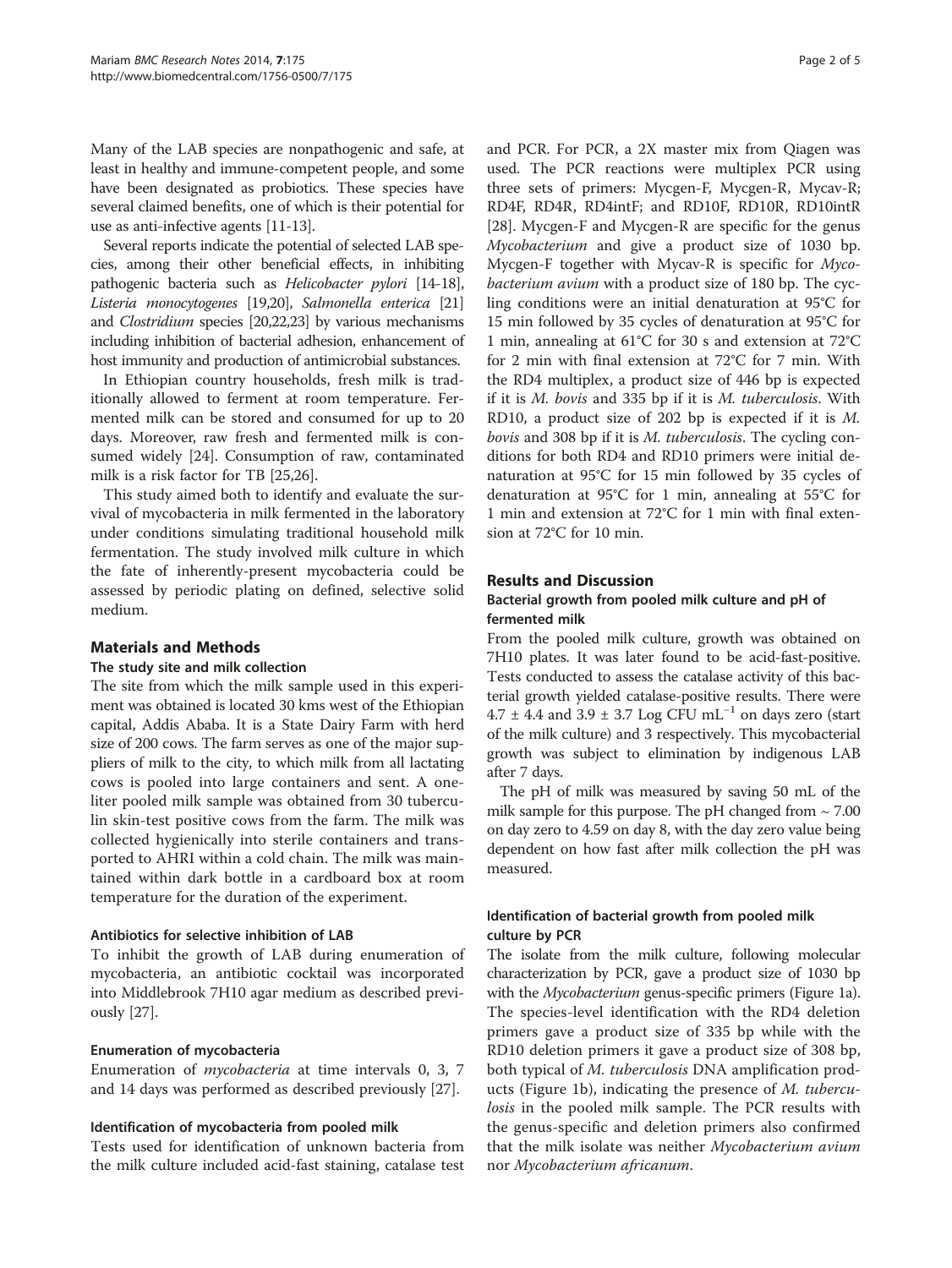<span id="page-2-0"></span>

Genus- and species-specific PCR. (a) Multiplex PCR with primers Mycgen-F, Mycgen-R and Mycav-R. Lane 1: 1 Kb Plus DNA ladder, lane 2: milk isolate, lanes 3-5: positive controls with M. tuberculosis, M. bovis and M. avium DNA respectively, lane 6: negative control. (b) Multiplex PCR with RD4 (lanes 2-5) and RD10 (lanes 6-9) primers. Lane 1: 1 Kb Plus DNA ladder, lane 2: milk isolate, lanes 3 and 4: positive controls with M. tuberculosis and M. bovis DNA respectively, lane 5: negative control. Lane 6: milk isolate, lanes 7 and 8: positive controls with M. tuberculosis and M. bovis DNA respectively, lane 9: negative control. Molecular weight ladder in b same as in a.

## Impact of milk mycobacteria on human health

M. tuberculosis was isolated from pooled milk. Although cow's milk is most common, milk from other animals

(goats, camels) is also consumed by the population existing in the lowlands of Ethiopia, where livestock breeding is the major livelihood. Other studies [[2,4,](#page-3-0)[29\]](#page-4-0) showed that there is widespread occurrence of mycobacterial infection in livestock in many areas of Ethiopia. Milk from these sources is most commonly consumed raw. Practical problems include the impracticability of boiling milk before consumption in most household conditions, the absence of pasteurization, and the inefficacy of pasteurization to eliminate all pathogens, assuming it was applied.

The presence of Mycobacteria in bovine milk is risky for two major reasons: (i) it becomes enough to contaminate with bacterial pathogens when and where milk pooling is practiced, even if the milk from only one of the cows was contaminated while the others were free of contamination; (ii) in the case of milk fermentation, adding fresh milk to already-fermenting milk (which is the practice in most Ethiopian farmers' households) [\[24](#page-3-0)] becomes reason for the continued presence of such bacteria in the fermented milk. Thus, for the fermentation process to be adequate to eliminate the mycobacteria, the milk should be kept fermenting at room temperature for the duration of fermentation without addition of fresh milk in between.

It can be seen that there is a significant decrease in the number of M. tuberculosis CFU after seven days. However, this is an issue of not significant reductions in CFU. This is "zero tolerance" and the pathogen must be eliminated completely for the milk to be safe for consumption. There is no threshold level below which there is an acceptable level of contamination. Significant reductions in CFU, however high they are, are not guarantee for absence of acquisition of infection. Although the infectious dose of M. tuberculosis by the gastrointestinal route is much higher than that by the respiratory route  $(ID<sub>50</sub> < 10$  bacilli) [\[30,31\]](#page-4-0), the number of *M. tuberculosis* detected in the milk sample in this work during the first three days of the fermentation ( $\geq 4$  Logs) is high enough to meet that high dose, assuming a person frequently consumes such milk.

#### Limitations of the Study and Remarks on Further Work

Although the elimination of M. tuberculosis was observed in two independent experiments in this work, it is not yet warranted, based on the results of this study alone, to make the recommendation that M. tuberculosis-contaminated milk will be safe for consumption if fermented for a defined period of time. Before such a recommendation can be made, large-scale controlled studies on naturally-contaminated milk samples would need to be carried out to verify the elimination of M. tuberculosis. These studies will have to take into account all possible confounding factors including: (i) the effect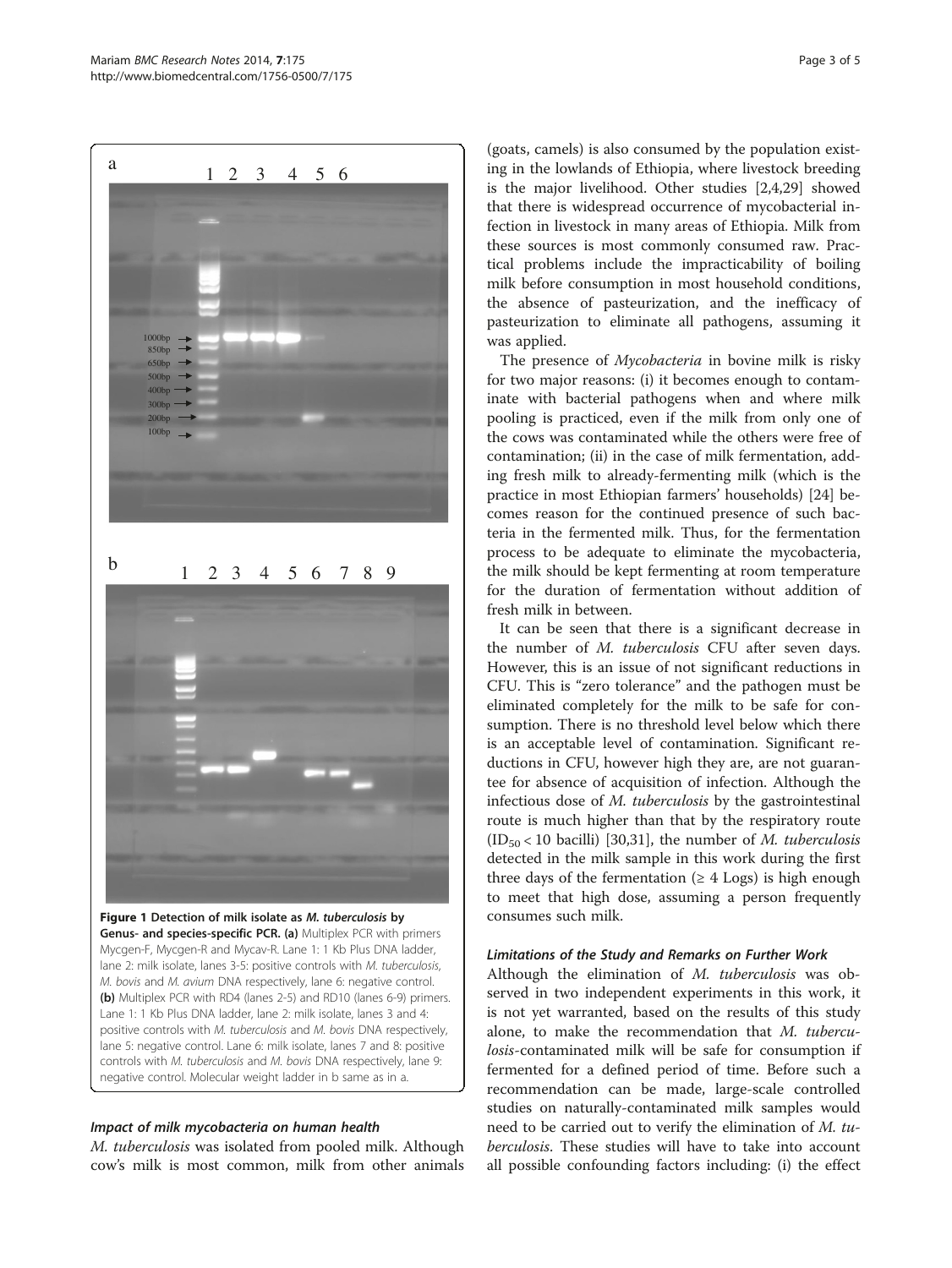<span id="page-3-0"></span>of the practice of adding fresh contaminated milk to already fermenting milk, (ii) effect of the volume of milk and how this might influence the rate of elimination, or survival, of *M. tuberculosis*, (iii) the rate of elimination or survival of M. tuberculosis in relation to the useful shelf-life of the fermented milk, (iii) the relative numbers of contaminating M. tuberculosis and numbers and types (i.e., identification to at least genus and species level) of the resident LAB and how this affects the rate of elimination, or survival, of M. tuberculosis. Identifying possible sources of contamination will also be important, as well as conditions for pre- and post-processing handling of milk, because sometimes contamination can come from external sources (e.g., milking equipment or utensils, the teats of the animals, hands). The studies will also need to take into account the influence of prevailing temperatures in different geographical localities on the rate of elimination, or survival, of M. tuberculosis.

## Conclusions

The elimination of M. tuberculosis in raw, fermented milk appears to be attributable to the resident LAB microflora. Among the mechanisms by which LAB inhibit pathogens in foods are production of lactic acid and bacteriocins and consequently, LAB are being used in the food industry as starter cultures, for enhancement of food safety and extension of shelf-life [19[,32,33](#page-4-0)]. The elimination of M. tuberculosis, if proven by more rigorous experiments, may have two implications: first, if M. tuberculosis is completely eliminated, it means adequately fermented milk, free of M. tuberculosis may be safe for consumption; second, and pending proof of their safety and efficacy with respect to their multifaceted effects, the presence of LAB in fermented milk may be useful as they may also have probiotic effects.

#### Abbreviations

TB: Tuberculosis; LAB: Lactic acid bacteria; EPTB: Extrapulmonary tuberculosis; AHRI: Armauer Hansen Research Institute; PCR: Polymerase chain reaction; CFU: Colony-forming units.

#### Competing interests

The author declared that he has no competing interests.

#### Acknowledgements

The cost of this study was covered by funds from the AHRI core budget.

#### Received: 22 August 2013 Accepted: 20 March 2014 Published: 26 March 2014

#### References

- 1. Srivastava K, Chauhan DS, Gupta P, Singh HB, Sharma VD, Yadav VS, Sreekumaran Thakral SS, Dharamdheeran JS, Nigam P, Prasad HK, Katoch VM: Isolation of Mycobacterium bovis & M. tuberculosis from cattle of some farms in north India-possible relevance in human health. Indian J Med Res 2008, 128:26–31.
- 2. Firdessa R, Tschopp R, Wubete A, Sombo M, Hailu E, Erenso G, Kiros T, Yamuah L, Vordermeier M, Hewinson RG, Young D, Gordon SV, Sahile M, Aseffa A, Berg S: High prevalence of bovine tuberculosis in dairy cattle in central Ethiopia: implications for the dairy industry and public health. PLoS One 2012, 7:e52851.
- 3. Gumi BE, Schelling E, Berg S, Firdessa R, Erenso G, Mekonnen W, Hailu E, Melese E, Hussein J, Aseffa A, Zinsstag J: Zoonotic transmission of tuberculosis between pastoralists and their livestock in South-East Ethiopia. Ecohealth 2012, 9:139–149.
- 4. Berg S, Firdessa R, Habtamu M, Gadisa E, Mengistu A, Yamuah L, Ameni G, Vordermeier M, Robertson BD, Smith NH, Engers H, Young D, Hewinson RG, Aseffa A, Gordon SV: The burden of mycobacterial disease in Ethiopian cattle: implications for public health. PLoS One 2009, 4:e5068.
- 5. Biffa D, Skjerve E, Oloya J, Bogale A, Abebe F, Dahle U, Bohlin J, Djønne B: Molecular characterization of Mycobacterium bovis isolates from Ethiopian cattle. BMC Vet Res 2010, 6:28.
- 6. Centers for Disease Control and Prevention: Human tuberculosis caused by Mycobacterium bovis - New York City, 2001—2004. Morb Mortal Wkly Rep 2005, 54:605–608.
- 7. Ocepek M, Pate M, Zolnir-Dovc M, Poljak M: Transmission of Mycobacterium tuberculosis from human to cattle. J Clin Microbiol 2005. 43:3555–3557.
- 8. World Health Organization: Global Tuberculosis Control Surveillance. In Planning, Financing. 2007-2012.
- 9. Carr FJ, Chill D, Maida N: The lactic acid bacteria: a literature survey. Crit Rev Microbiol 2002, 28:281–370.
- 10. Teusink B, Smid EJ: Modelling strategies for the industrial exploitation of lactic acid bacteria. Nat Rev Microbiol 2006, 4:46–56.
- 11. Sanders ME: Probiotics: considerations for human health. Nutr Rev 2003, 61:91–99.
- 12. Boirivant M, Strober W: The mechanism of action of probiotics. Curr Opin Gastroenterol 2007, 23:679–692.
- 13. O'Toole PW, Cooney JC: Probiotic bacteria influence the composition and function of the intestinal microbiota. Interdiscip Perspect Infect Dis 2008, 17:52–85.
- 14. Coconier MH, Lievin V, Hemery E, Servin AL: Antagonistic activity against Helicobacter infection in vitro and in vivo by the human Lactobacillus acidophilus strain LB. Appl Environ Microbiol 1998, 64:4573–4580.
- 15. Sgouras D, Maragkoudakis P, Petraki KI, Martinez-Gonzalez B, Eriotou E, Michopoulos S, Kalantzopoulos G, Tsakalidou E, Mentis A: In vitro and in vivo inhibition of Helicobacter pylori by Lactobacillus casei strain Shirota. Appl Environ Microbiol 2004, 70:518-526.
- 16. Ryan KA, Daly P, Li Y, Hooton C, O'Toole PW: Strain-specific inhibition of Helicobacter pylori by Lactobacillus salivarius and other lactobacilli. J Antimicrob Chemother 2008, 61:831–834.
- 17. Chen X, Liu XM, Tian F, Zhang Q, Zhang HP, Zhang H, Chen W: Antagonistic Activities of Lactobacilli against Helicobacter pylori Growth and Infection in Human Gastric Epithelial Cells. J Food Sci 2012, 77:M9–M14.
- 18. Lin WH, Wu CR, Fang TJ, Guo JT, Huang SY, Lee MS, Yang HL: Anti-Helicobacter pylori activity of fermented milk with lactic acid bacteria. J Sci Food Agric 2011, 91:1424–1431.
- 19. Corr SC, Li Y, Riedel CU, O'Toole PW, Hill C, Gahan CGM: Bacteriocin production as a mechanism for the antiinfective activity of Lactobacillus salivarius UCC118. Proc Natl Acad Sci USA 2007, 104:7617-7621
- 20. Jones RJ, Hussein HM, Zagorec M, Brightwell G, Tagg JR: Isolation of lactic acid bacteria with inhibitory activity against pathogens and spoilage organisms associated with fresh meat. Food Microbiol 2008, 25:228–234.
- 21. Fayol-Messaoudi D, Berger CN, Coconnier-Polter M-H, Moal VL-L, Servin AL: pH-, Lactic acid-, and non-lactic acid-dependent activities of probiotic Lactobacilli against Salmonella enterica Serovar Typhimurium. Appl Environ Microbiol 2005, 71:6008–6013.
- 22. Rodgers S, Peiris P, Casadei G: Inhibition of nonproteolytic Clostridium botulinum with lactic acid bacteria and their bacteriocins at refrigeration temperatures. *J Food Prot 2003*, 66:674-678.
- 23. Garde S, Avila M, Arias R, Gaya P, Nuriez M: Outgrowth inhibition of Clostridium beijerinckii spores by a bacteriocin-producing lactic culture in ovine milk cheese. Int J Food Microbiol 2011, 150:59-65.
- 24. Gonfa A, Foster HA, Holzapfel WH: Field survey and literature review on traditional fermented milk products of Ethiopia. Int J Food Microbiol 2001, 68:173–186.
- 25. Lejeune JT, Rajala-Schultz PJ: Unpasteurized milk: a continued public health threat. Clin Infect Dis 2009, 48:93-100.
- 26. Fetene T, Kebede N, Alem G: Tuberculosis infection in animal and human populations in three districts of Western Gojam, Ethiopia. Zoonoses Public Health 2011, 58:47–53.